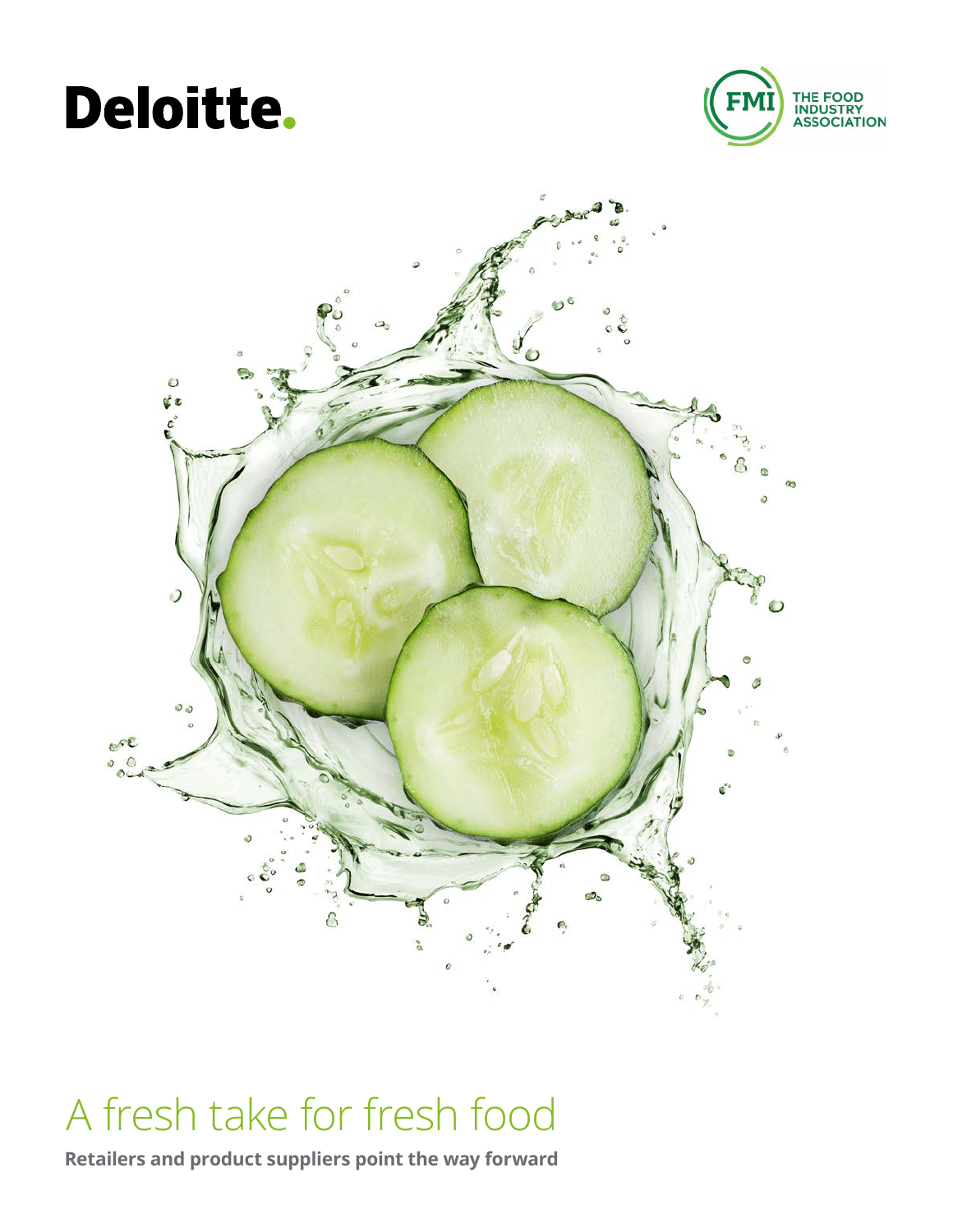Sales of fresh food at retail stores continue to stay elevated in 2021 compared with prepandemic levels, despite the continued recovery of the restaurant food service sector that began in earnest during the first half of the year. So far, it appears the shift toward eating at home is here to stay, which is great news for the industry. Of course, fresh food retailers and product suppliers won't be able to just coast on their recent success. They are already facing new challenges and looking ahead to what's coming next.

Deloitte and FMI-The Food Industry Association (FMI) recently polled 29 food industry companies and facilitated a roundtable discussion of senior executives who are leading fresh strategy at their companies. While the results can only be considered directional, the respondents did represent more than 20% of all grocery store locations in the United States and included product suppliers from a variety of fresh categories. Executives from these companies shared their strategic priorities, views on the hottest topics in fresh, and how they are investing.

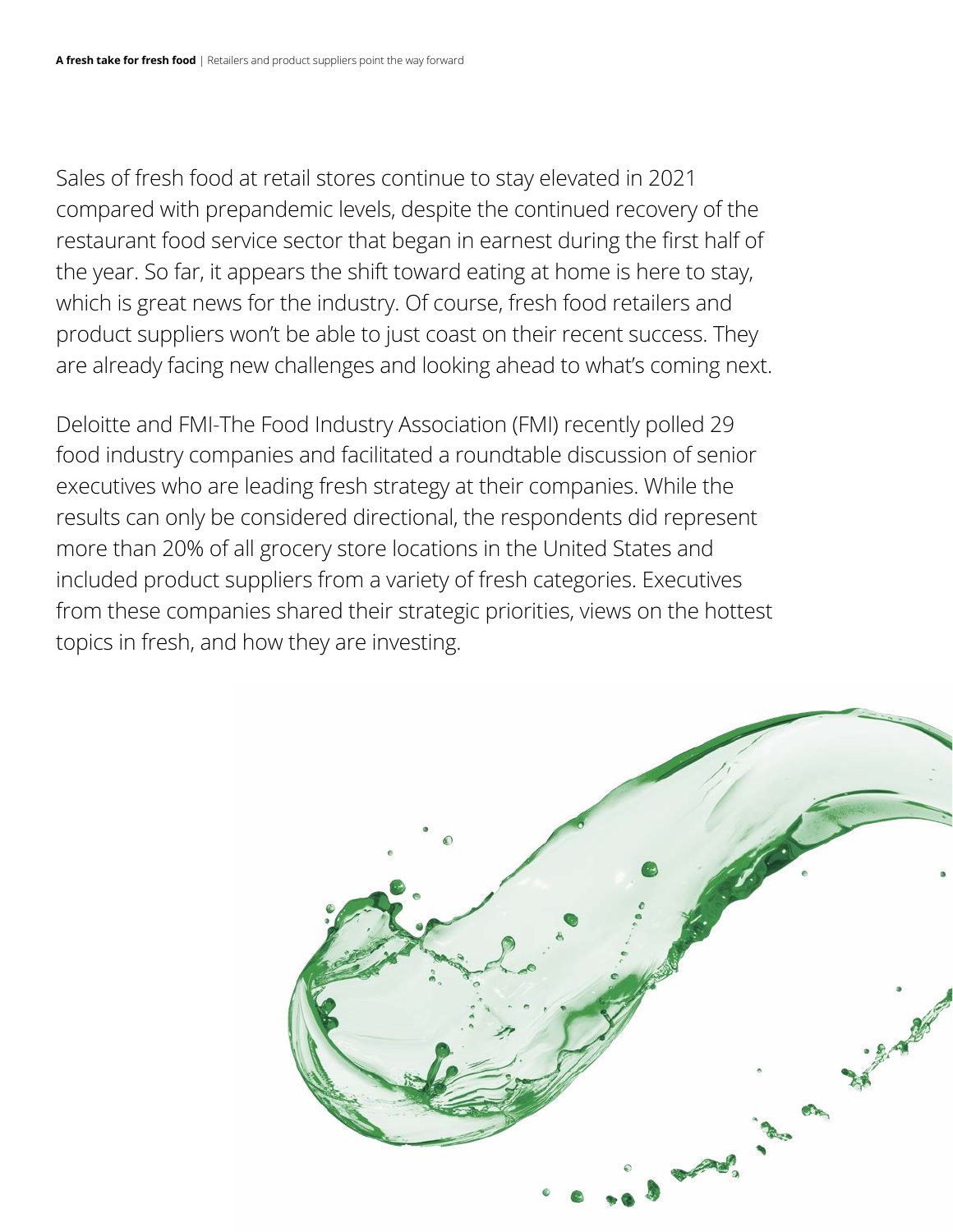### The 50,000-foot view

Most companies rate the fresh category as having the highest strategic importance to their overall revenue growth plans during the next one to three years. The industry is backing it up with investment: More than 80% of respondents are adding additional floor space, product offerings, and/or staff.

Attracting labor and maintaining safety are the top-ranking priorities for the industry, but these are table stakes. When it comes to strategic and competitive themes, retailers prioritized 1) reenergizing the in-store fresh experience, 2) building fresh in e-commerce, and 3) offering fresh meal solutions. Each of these items is explored further in the sections ahead. It is also clear that retailers are asking for more from their product suppliers. Given the shortage of labor, suppliers are being asked to take on more preprocessing and value-added work prior to product entering the store. They are also being leaned on to provide richer digital content to fuel e-commerce shopping, as well as to provide taste and packaging innovation.

#### **Fresh defined**

Fresh includes fresh fruits and vegetables, meat, seafood, bakery, floral, and deli purchases. Fresh food is food that has not been preserved and has not yet spoiled. Fresh food does not include shelfstable products or ones that do not have cold chain requirements.

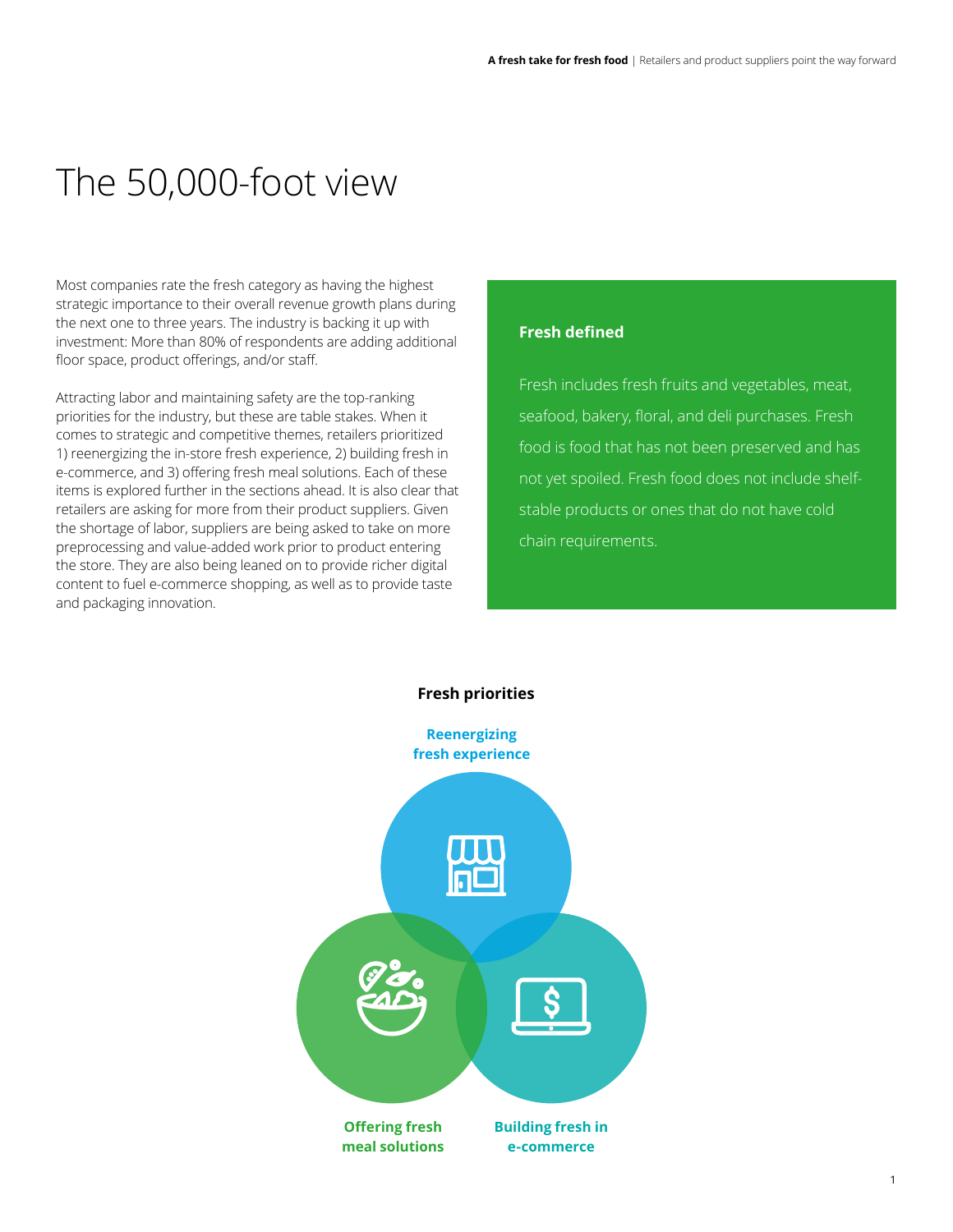### <span id="page-3-0"></span>Reenergizing the fresh experience

With consumers returning to retail outlets in growing numbers, instore continues to be the preferred channel for fresh food; 70% of consumers shop for fresh food in-store. To beat the competition, retailers will likely need to focus on creating an energized shopping experience, and six in 10 of them are investing to make it happen. Retailers believe these efforts will drive revenue growth, not just in fresh, but also across categories.

Top-ranking measures for improving the experience include increasing the responsiveness of store associates, remodeling the physical space, and creating strong in-store themes. However, recruiting and retaining skilled labor is a major challenge to successfully using these tactics for eight in 10 retailers. Suppliers said they can collaborate with retailers to create a more exciting fresh shopping experience through **"building innovative displays," "more merchandising support,"** and **"product and packaging innovation."**

**60% invest significantly in store experience**

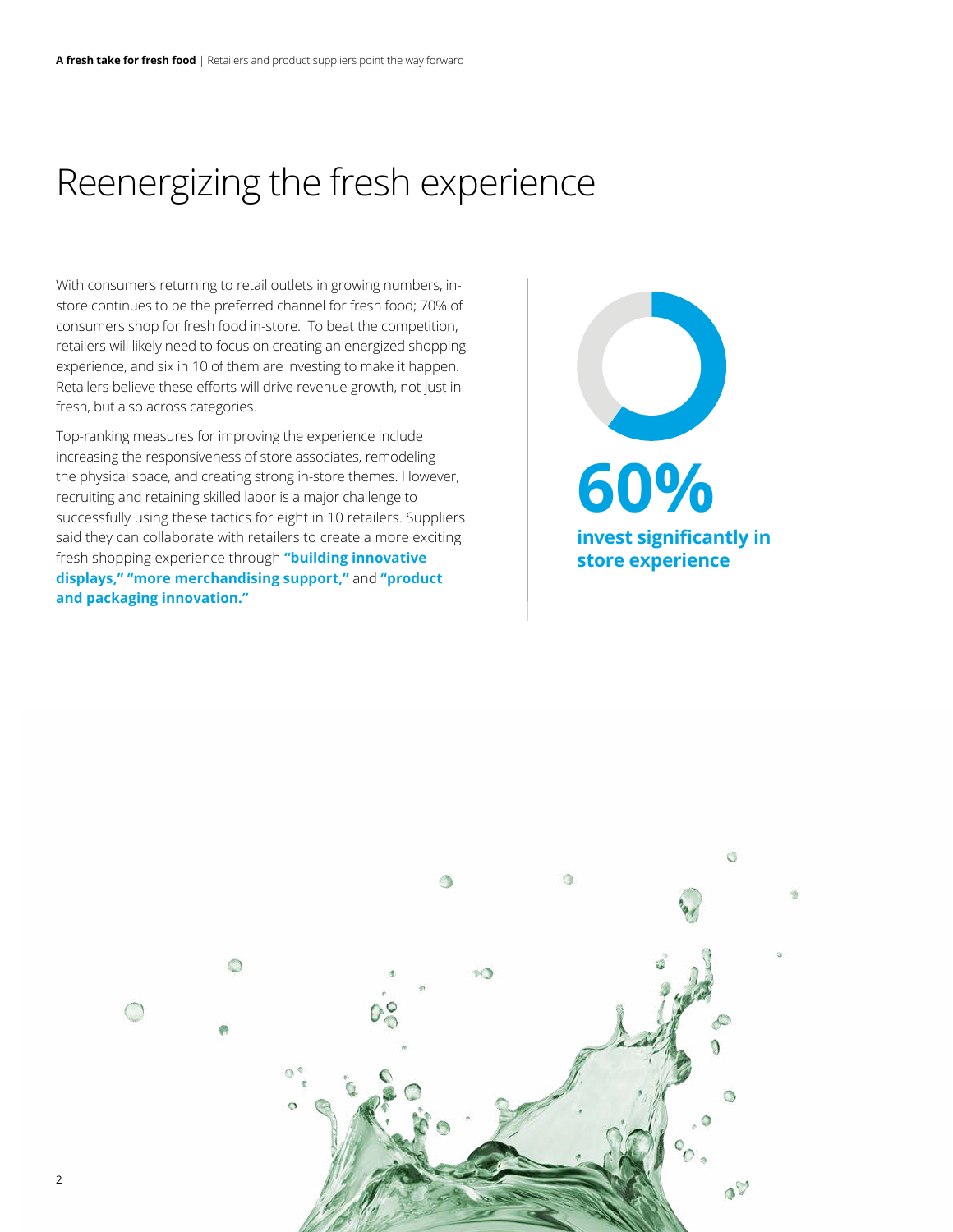## <span id="page-4-0"></span>Building fresh in e-commerce

As lockdowns and safety restrictions during the pandemic disrupted in-store shopping for some, e-commerce provided consumers with an alternative. More than a year later, e-commerce continues to be popular. While growing in-store sales continues to be a higher priority, fresh executives acknowledge the critical role e-commerce plays. But controlling cost and making online more profitable has always been a struggle. Only three in 10 expect the profit margin on e-commerce to be the same or better than traditional in-store sales in the next two years.

As a reflection of its strategic importance and the need to overcome the profitability barrier, more companies are taking e-commerce in-house. Over the next one to three years, six in 10 retailers in our poll plan to rely more on their own e-commerce channels over those offered by third parties. They are investing in a variety of fulfillment options, including home delivery, instore pickup, and curbside pickup. There were concerns that digital ad dollars from center store brand names, sometimes called "retail media," might push fresh food into a back corner of the digital store, but little evidence was found to support this happening in practice. Instead, seven in 10 fresh departments say they have a clear seat at the table in making overall e-commerce strategic decisions.

To succeed in this channel, retailers need suppliers' support. The suppliers we polled mentioned ways in which they can help retailers gain more traction for their products by **"engaging in broader digital promotional activities"** and **"providing better online content for products"** to improve consumer engagement. This includes **"enhancing website photos and offerings"** and background stories for websites and social media. Suppliers can also contribute by **"providing packaging designed more specifically for the online channel."**

**60% plan to rely more on own e-commerce**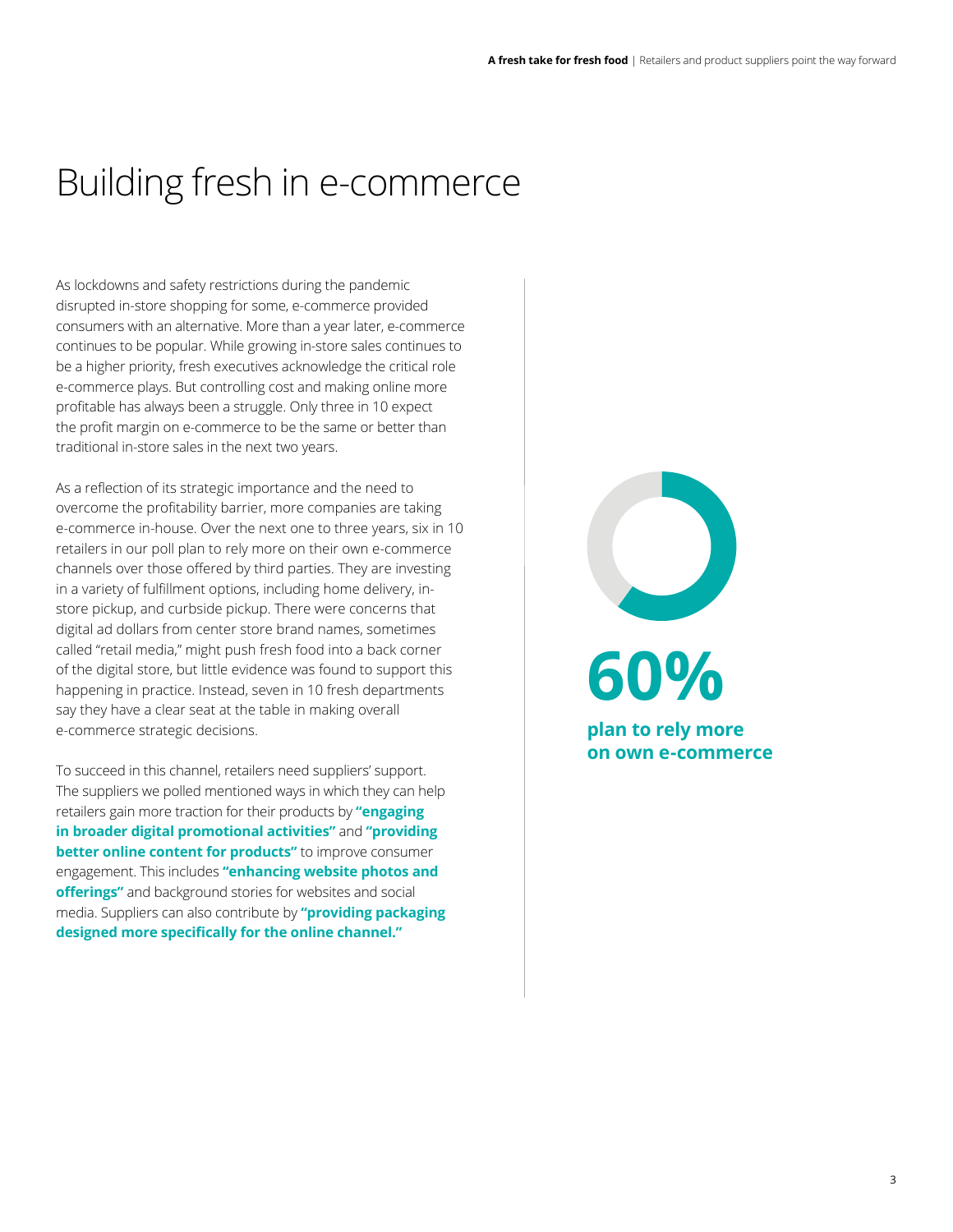## <span id="page-5-0"></span>Offering fresh meal solutions

Customers' lives may still be home-centered, but that doesn't mean those lives aren't becoming increasingly hectic. Consumers are looking for faster meal solutions and more variety in what they prepare at home.

Among retailers, nine in 10 said that fresh meal solutions are an important growth segment. A similar number said they are investing in offering fresh meals, especially grab-and-go meals, build-your-own meals, and self-service salad bars. A critical component is to create awareness among consumers around fresh meal solutions. Retailers are inclined toward the use of instore signage, recipe suggestions, and digital media advertising to market fresh meal solutions.

Retailers need support from suppliers in **"new product and flavor innovation," "packaging innovation,"** and **"merchandising,"** as well as creating new types of meal kits. One of the areas where suppliers and retailers can work together is maintaining consistent meal solution quality and pricee despite input votalitity. the microsocial schemes securities and interaction and the control of the suggestions, and digital media absentsing to<br>hard Recale support from suppliers in "new product<br>Recales note that provides a result of the support o

4

**say fresh meal solutions** 

**is a high-growth segment**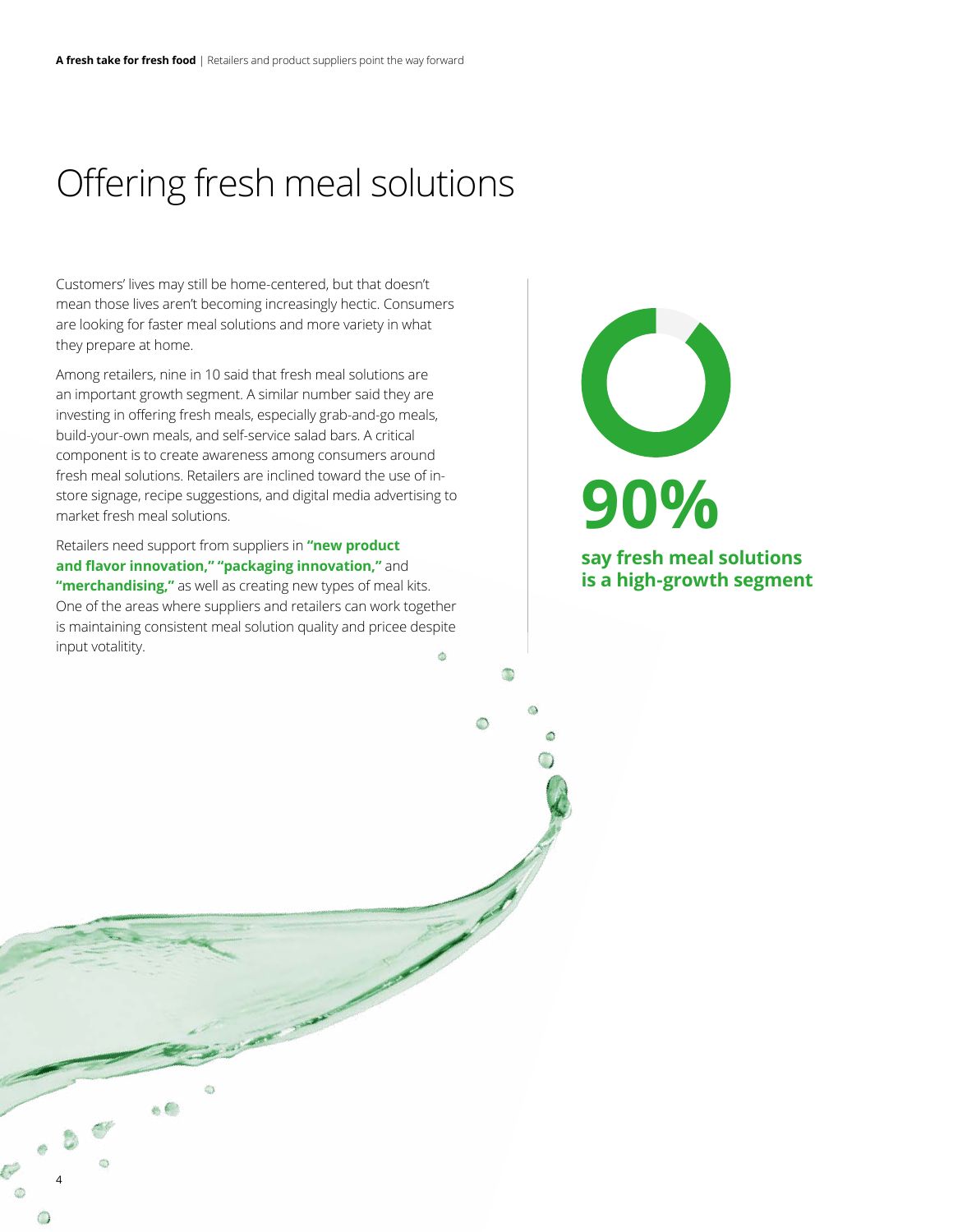### Staying ahead in fresh

It is an exciting, yet challenging time for the food industry as consumers move counter to multidecade trends and eat more food at home again. Hopefully, the investment in fresh will pay dividends for years to come. But one thing seems quite clear: Food retailers and product suppliers are likely going to need to depend on each other and work more closely together than ever before in order to fully seize the opportunity.



### Contacts

#### **Barb Renner**

Vice chair & US leader Consumer Products Deloitte LLP [brenner@deloitte.com](mailto:brenner%40deloitte.com?subject=) +1 612 397 4705

**Justin Cook** Consumer Products research leader Deloitte's Consumer Industry Center

juscook@deloitte.com +1 617 397 4705

Deloitte LLP

#### **Geetanjali Chitta**

Senior analyst, Consumer Products Consumer Industry Center Deloitte Support Services India Pvt. Ltd. [gechitta@deloitte.com](mailto:gechitta%40deloitte.com?subject=)

#### Acknowledgments

The authors would like to thank Rick Stein, David Orgel, Steve Markenson, Allison Febrey, Jagadish Upadhyaya, Alejandro S. Mendez, Grace Huang, Kim Chook, Navya Vantakala, and Srinivasarao Oguri.